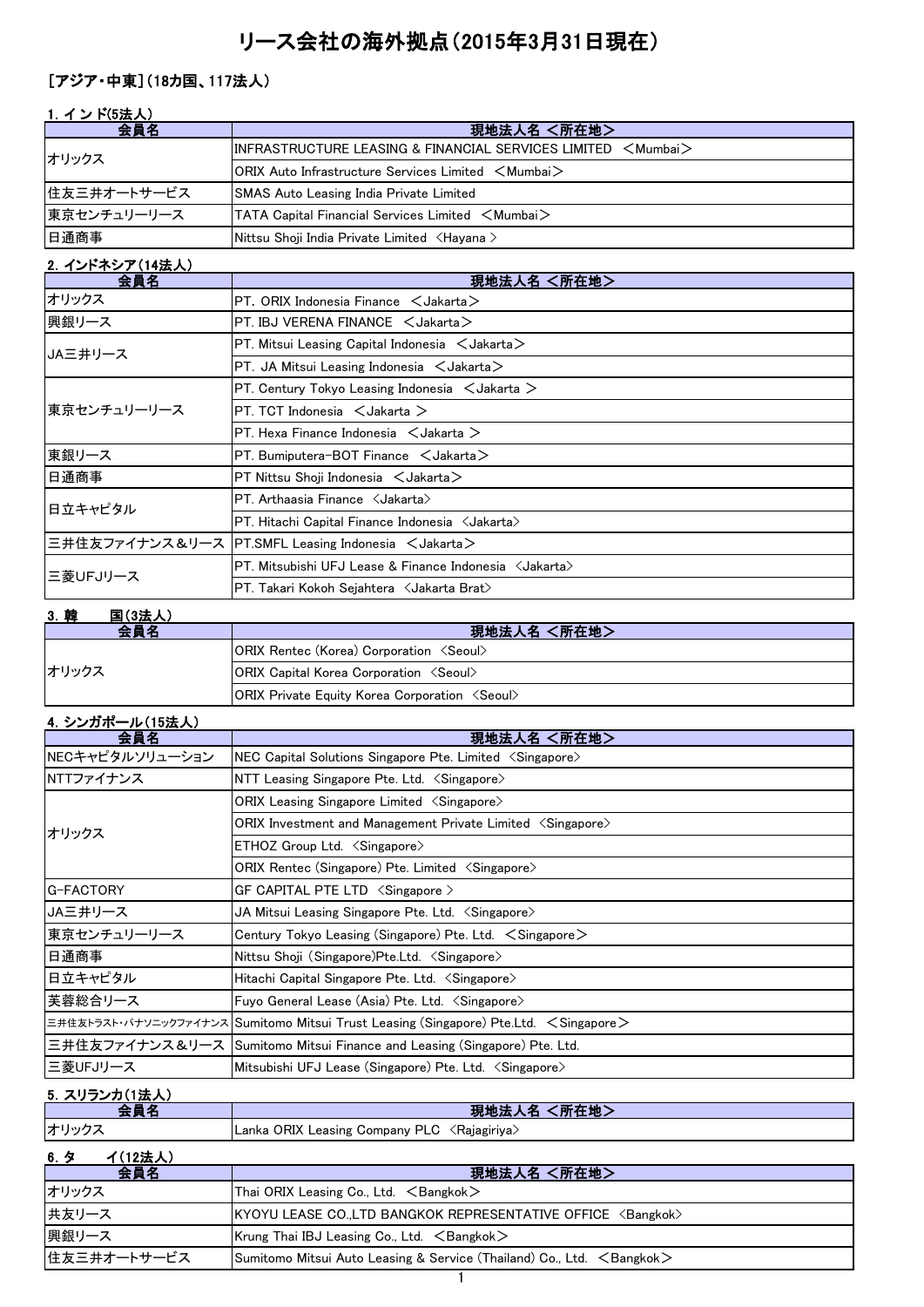| TISCO Tokyo Leasing Co., Ltd. <bangkok></bangkok>                    |
|----------------------------------------------------------------------|
| HTC Leasing Co., Ltd. $\leq$ Bangkok $>$                             |
| BTMU Leasing (Thailand) Co., Ltd. $\leq$ Bangkok $\geq$              |
| Nittsu Shoji (Thailand) Co., Ltd. <ayutthaya></ayutthaya>            |
| Nittsu Shoji Leasing (Thailand) Co., Ltd. <bangkok></bangkok>        |
| Hitachi Capital (Thailand) Co., Ltd. <bangkok></bangkok>             |
| 三井住友ファイナンス&リース SMFL Leasing (Thailand) Co., Ltd. <bangkok></bangkok> |
| Bangkok Mitsubishi UFJ Lease Co., Ltd. <bangkok></bangkok>           |
|                                                                      |

# 7.台 湾(4法人)

| 会員名         | 現地法人名 <所在地>                               |  |
|-------------|-------------------------------------------|--|
| オリックス       | ORIX Taiwan Corporation <台北>              |  |
|             | ORIX Auto Leasing Taiwan Corporation <台北> |  |
|             | ORIX Taiwan Asset Management Company <台北> |  |
| 東京センチュリーリース | 統一東京股份有限公司 <台北>                           |  |

#### 8.中 国(25法人、香港除く)

| 会員名            | 現地法人名 <所在地>                                                                  |  |
|----------------|------------------------------------------------------------------------------|--|
| NTTファイナンス      | 環宇郵電国際租賃有限公司 <北京>                                                            |  |
|                | ORIX Rentec (Tianiin) Corporation <天津>                                       |  |
|                | ORIX China Corporation <上海>                                                  |  |
| オリックス          | CHINA RAILWAY LEASING CO., LTD. <上海>                                         |  |
|                | Beijing Oriental Jicheng Co., Ltd. <北京>                                      |  |
|                | ORIX (China) Investment Co., Ltd <大連>                                        |  |
|                | Pang Da ORIX Auto Leasing Co., Ltd. <北京>                                     |  |
| 興銀リース          | 興銀融資租賃(中国)有限公司 <上海>                                                          |  |
|                | 東瑞盛世利融資租賃有限公司 <上海>                                                           |  |
| 東京センチュリーリース    | 東瑞盛世利(上海)商業保理有限公司 <上海>                                                       |  |
|                | 統盛融資租賃有限公司 <蘇州>                                                              |  |
|                | 蘇州高新福瑞融資租賃有限公司 <蘇州>                                                          |  |
|                | 東銀租賃咨詢(上海) 有限公司 <上海>                                                         |  |
| 東銀リース          | 東銀融資租賃(天津) 有限公司 <天津>                                                         |  |
|                | 東銀利市商業保理(上海)有限公司 <上海>                                                        |  |
|                | 大連日通集装箱制造有限公司 〈大連〉                                                           |  |
| 日通商事           | 日通商事(武漢)倉儲有限公司 <武漢>                                                          |  |
|                | 日通商事(上海)貿易有限公司 〈上海〉                                                          |  |
| 日立キャピタル        | Hitachi Capital Leasing (China) Co.,Ltd.(日立租賃(中国)有限公司) <北京>                  |  |
|                | Hitachi Capital Factoring (China) Co., Ltd.                                  |  |
| 芙蓉総合リース        | 芙蓉綜合融資租賃(中国)有限公司 〈上海 >                                                       |  |
| 三井住友ファイナンス&リース | Sumitomo Mitsui Finance and Leasing (China) Co., Ltd. (三井住友融資租賃(中国)有限公司)〈広州〉 |  |
|                | Shanghai Sumitomo Mitsui Finance and Leasing Co.,Ltd (上海三井住友融資租賃有限公司)        |  |
|                | Mitsubishi UFJ Lease & Finance (China) Co. Ltd. <shanghai></shanghai>        |  |
| 三菱UFJリース       | Hongling Financial Leasing Co.,Ltd.(宏菱融資租賃(上海)有限公司) <shanghai></shanghai>    |  |

| 8. 中国(香港)(10法人) |                                                                          |
|-----------------|--------------------------------------------------------------------------|
| 会員名             | 現地法人名 <所在地>                                                              |
| NECキャピタルソリューション | NEC Capital Solutions Hong Kong Limited <九龍>                             |
| オリックス           | ORIX Asia Limited                                                        |
|                 | <b>ORIX Asia Capital Limited</b>                                         |
| 東京センチュリーリース     | Tokyo Leasing (Hong Kong) Ltd. <香港>                                      |
| 東銀リース           | BOT Lease (Hong Kong) Co., Ltd.                                          |
| 日通商事            | 日通商事(香港)有限公司                                                             |
| 日立キャピタル         | Hitachi Capital (Hong Kong) Ltd. <hong kong=""></hong>                   |
|                 | Fuyo General Lease (HK) Limited                                          |
| 芙蓉総合リース         |                                                                          |
|                 |                                                                          |
|                 | 三井住友ファイナンス&リース Sumitomo Mitsui Finance and Leasing (Hong Kong) Limited   |
| 三菱UFJリース        | Mitsubishi UFJ Lease & Finance (Hong Kong) Limited <hong kong=""></hong> |
| 9. パキスタン(1法人)   |                                                                          |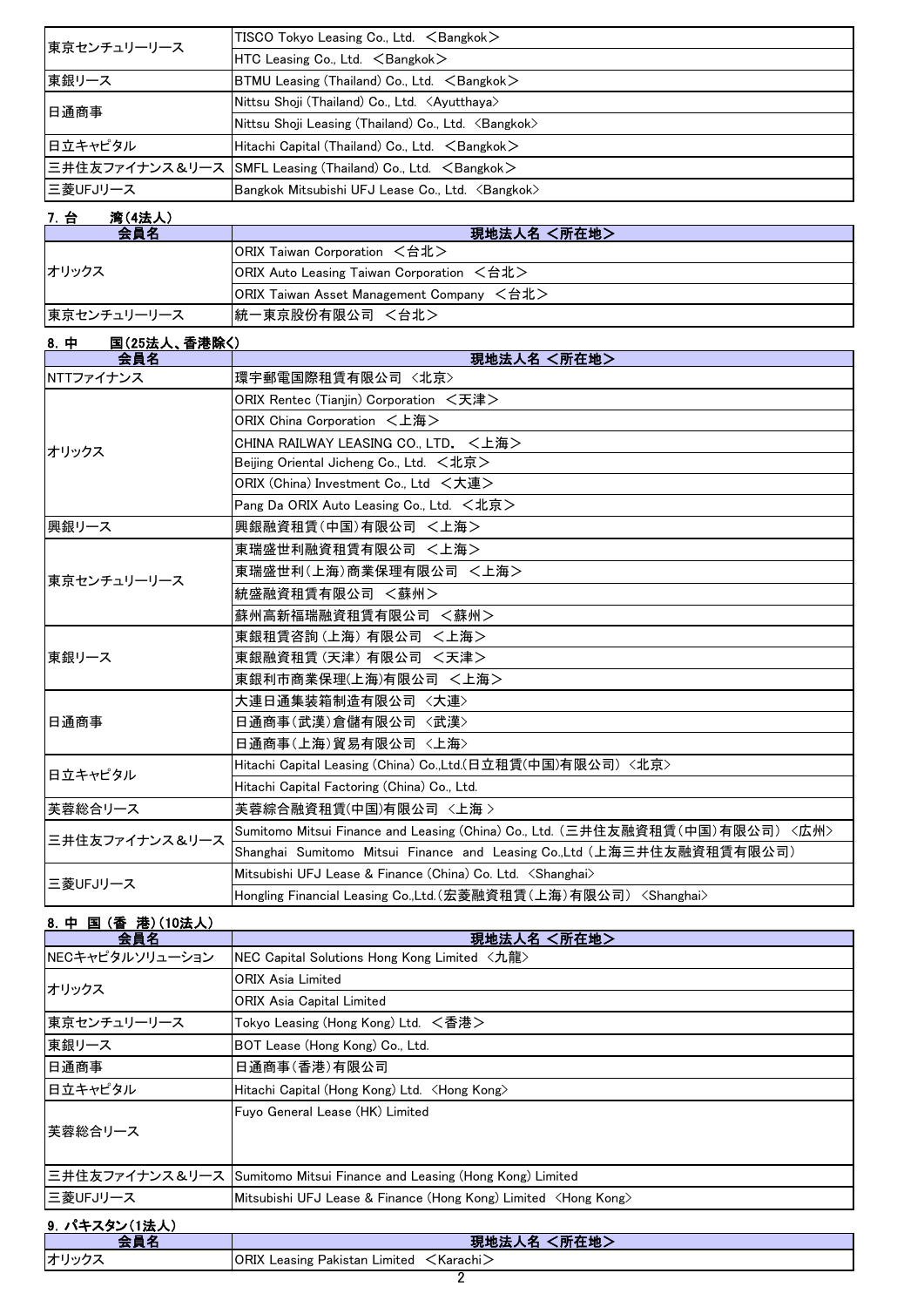| 10. フィリピン(6法人) |                                                                                                   |  |
|----------------|---------------------------------------------------------------------------------------------------|--|
| 会員名            | 現地法人名 <所在地>                                                                                       |  |
| オリックス          | ORIX METRO Leasing and Finance Corporation <makati city=""></makati>                              |  |
|                | <b>ORIX Auto Leasing Philippines Corporation <makati city=""></makati></b>                        |  |
|                | Global Business Power Corporation <makati city=""></makati>                                       |  |
| 興銀リース          | Japan-PNB Leasing & Finance Corp. $\leq$ Manila $\geq$                                            |  |
| 東京センチュリーリース    | <b>BPI Century Tokyo Lease &amp; Finance Corporation <math>\leq</math>Manila<math>\geq</math></b> |  |
| 東銀リース          | BOT Lease and Finance Philippines, Inc. $\leq$ Manila $\geq$                                      |  |

#### 11.マレーシア(11法人)

| 会員名             | 現地法人名 <所在地>                                                                |
|-----------------|----------------------------------------------------------------------------|
| NECキャピタルソリューション | NEC Capital Solutions Malaysia Sdn. Bhd. < Kuala Lumpur>                   |
|                 | $ORIX$ Leasing Malaysia Berhad $\lt$ Kuala Lumpur $\gt$                    |
|                 | ORIX Credit Malaysia Sdn. Bhd. $\leq$ Kuala Lumpu $\geq$                   |
| オリックス           | ORIX Car Rentals Sdn. Bhd. < Kuala Lumpur>                                 |
|                 | ORIX Rentec (Malaysia) Sdn. Bhd. $\leq$ Kuala Lumpur $\geq$                |
|                 | ORIX Auto Leasing Malaysia Sdn. Bhd. $\leq$ Kuala Lumpur $\geq$            |
|                 | $ ORIX$ Asset Management Malaysia Sdn. Bhd. $\lt$ Kuala Lumpur $>$         |
| 東京センチュリーリース     | Century Tokyo Capital (Malaysia) Sdn. Bhd. $\leq$ Kuala Lumpur $\geq$      |
| 日通商事            | Nittsu Shoji (Malaysia)Sdn.Bhd. <johor></johor>                            |
| 日立キャピタル         | First Peninsula Credit Sdn.Bhd. <penang></penang>                          |
|                 | 三井住友ファイナンス&リース SMFL Leasing (Malaysia) Sdn. Bhd. <kuala lumpur=""></kuala> |

#### 12. ベトナム(2法人)

| 스 몸 女               | 現地法人名 <所在地>                                                                                             |
|---------------------|---------------------------------------------------------------------------------------------------------|
| オリックス               | Indochina Capital Corporation $\lt$ Ho Chi Minh City $\gt$                                              |
| 三菱UFJリース            | Mitsubishi UFJ Lease & Finance Co. Ltd. Ho Chi Minh City Representative Office <ho chi="" minh=""></ho> |
| - 19 エゾーゴ Ⅱ. / 9辻 エ |                                                                                                         |

| 13.モンコル(Z法人) |                                                   |
|--------------|---------------------------------------------------|
| 会員名          | 現地法人名 <所在地>                                       |
| エムジーリース      | 「TDB Leasing LLC 〈ウランバートル〉                        |
| オリックス        | $\tt TenGer$ Financial Group $~<$ Ulaanbaatar $>$ |

#### 14.アラブ首長国連邦(1法人)

| 会員名                               | 現地法人名 <所在地>                        |
|-----------------------------------|------------------------------------|
| オリックス                             | Al Hail ORIX Finance PSC < Dubai > |
| 15. オマーン(1法人)                     |                                    |
| 스 모 攵<br><b>START OF BUILDING</b> | <所在地><br>現地法人名                     |

|       | ・ グルビルハロ ヽ バルドレイ                                 |
|-------|--------------------------------------------------|
| オリックス | Oman ORIX Leasing Company SAOG <muscat></muscat> |
|       |                                                  |

#### 16.サウジアラビア(2法人)

| 스 르 攵    | 現地法人名 <所在地>                                     |
|----------|-------------------------------------------------|
| オリックス    | Saudi ORIX Leasing Company $\leq$ Riyadh $\geq$ |
| 三菱UFJリース | Aiil Financial Services Company Ltd. < Jeddah>  |

### 17.トルコ(1法人)

| 会員名           | 現地法人名 <所在地>                                                                 |
|---------------|-----------------------------------------------------------------------------|
| ニ菱UFJリース      | Ekim Turizm Ticaret Ve Sanayi A.S. <istanbul></istanbul>                    |
| 18. バレーン(1法人) |                                                                             |
| 会員名           | 現地法人名 <所在地>                                                                 |
| オリックス         | The Mediterranean and Gulf Insurance & Reinsurance Company B.S.C. < Manama> |

#### [北米・中南米](3カ国、22法人)

#### 19.アメリカ合衆国(18法人)

| 会員名         | 現地法人名 <所在地>                                                  |
|-------------|--------------------------------------------------------------|
| オリックス       | ORIX USA Corporation <dallas, tx=""></dallas,>               |
|             | Houlihan Lokey, Inc. <los angeles,="" ca=""></los>           |
|             | $RED$ Capital Group $\leq$ Columbus, OH $>$                  |
|             | Mariner Investment Group LLC <harrison, ny=""></harrison,>   |
|             | Enovity, Inc. $\leq$ San Francisco, CA $>$                   |
| JA三井リース     | JA Mitsui Leasing Capital Corporation $\leq$ New York $\geq$ |
|             | JAML Capital Management, L.L.C. $\leq$ New York $\geq$       |
| 東京センチュリーリース | Century Tokyo Leasing (USA) Inc. < Purchase, NY>             |
|             | $GA$ Telesis, LLC $\leq$ Florida $>$                         |
|             | TC-CIT Aviation U.S., Inc. <new york=""></new>               |
| 日通商事        | Nittsu Shoji U.S.A., Inc. < Arlington Heights, IL>           |
|             | NEX Transport Inc. $\leq$ East Liberty, OH $>$               |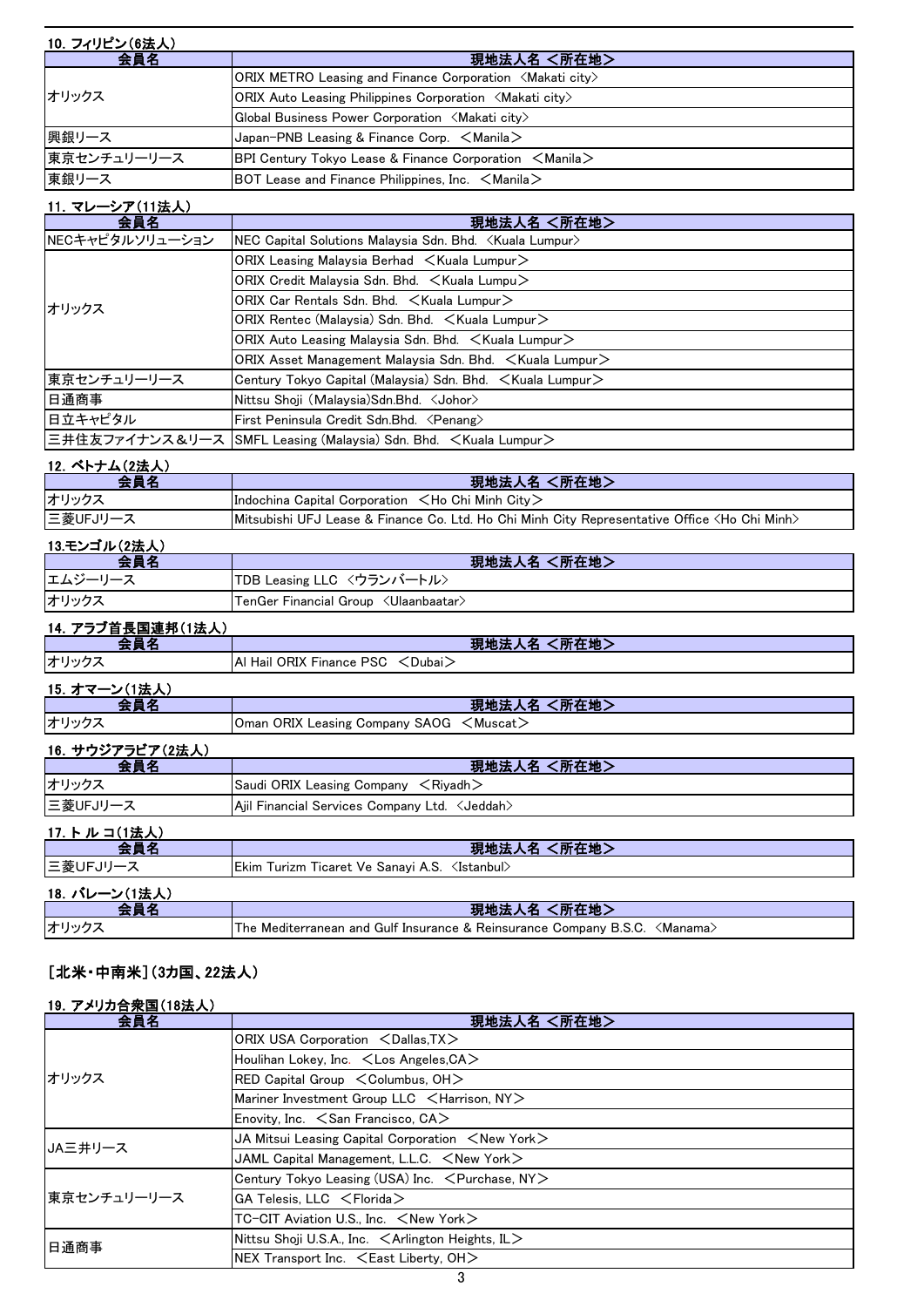| 日立キャピタル  | Hitachi Capital America Corp. <norwalk, ct=""></norwalk,>                                   |
|----------|---------------------------------------------------------------------------------------------|
| 芙蓉総合リース  | Fuyo General Lease (USA) Inc. $\leq$ New York $\geq$                                        |
| 三菱UFJリース | Mitsubishi UFJ Lease & Finance (U.S.A.) Inc. <florence, ky=""></florence,>                  |
|          | Mitsubishi UFJ Lease & Finance Co. Ltd., New York Representative Office <new york=""></new> |
|          | Jackson Square Aviation, LLC <san ca="" francisco,=""></san>                                |
|          | Beacon Intermodal Leasing, LLC <boston, ma=""></boston,>                                    |

| 20. カナダ(3法人)  |                                                                      |
|---------------|----------------------------------------------------------------------|
| 会員名           | 現地法人名 <所在地>                                                          |
| 日立キャピタル       | <code>IHitach</code> i Capital Canada Corp. $\,<$ Toronto $>$        |
|               | $ CLE$ Canadian Leasing Enterprises Ltd. $\leq$ Quebec $\geq$        |
| 芙蓉総合リース       | Fuvo General Lease (Canada) Inc. <tronto></tronto>                   |
| 21. ブラジル(1法人) |                                                                      |
| 会員名           | 現地法人名 <所在地>                                                          |
| オリックス         | ORIX Brazil Investments and Holdings Limited $\leq$ Sao Paulo $\geq$ |

# [欧州](7カ国、19法人)

#### 22.アイルランド(8法人)

| 会員名         | 現地法人名 <所在地>                                                        |
|-------------|--------------------------------------------------------------------|
| オリックス       | ORIX Aviation Systems Limited <dublin></dublin>                    |
| 東京センチュリーリース | $TC$ Aviation Capital Ireland Limited $\langle$ Dublin $\rangle$   |
|             | $TC-CIT$ Aviation Ireland Limited $\langle$ Dublin $\rangle$       |
| 日立キャピタル     | Hitachi Capital Insurance Europe Ltd. < Dublin>                    |
| 芙蓉総合リース     | $FGL$ Aircraft Ireland Limited $\langle$ Dublin $\rangle$          |
| 三菱UFJリース    | Mitsubishi UFJ Lease & Finance (Ireland) Limited <dublin></dublin> |
|             | Jachson Square Aviation Ireland Limited <dublin></dublin>          |
|             | Engine Lease Finance Corporation <shannon></shannon>               |

# 23. イギリス(5法人)

| 会員名         | 現地法人名 <所在地>                                                         |
|-------------|---------------------------------------------------------------------|
| 興銀リース       | IBJ Leasing (UK) Limited $\lt$ London $\gt$                         |
| 東京センチュリーリース | Tokyo Leasing (UK) PLC <london></london>                            |
| 日立キャピタル     | $Hitachi$ Capital (UK) PLC $\leq$ Surrey $>$                        |
|             | $H$ itachi Capital Vehicle Solutions Ltd. $\leq$ Berkshire $\geq$   |
| 芙蓉総合リース     | Aircraft Leasing and Management Limited $\langle$ Crawley $\rangle$ |

#### 24.オランダ(1法人)

| ムユ・イン ノン ノ いいムノヘノ |                                              |
|-------------------|----------------------------------------------|
| 会員名               | 現地法人名 <所在地>                                  |
| オリックス             | Robeco Groep N.V. < Rotterdam>               |
| 25. ドイツ(1法人)      |                                              |
| 会員名               | 現地法人名 <所在地>                                  |
| 東銀リース             | BTMU Lease (Deutschland) GmbH < Dusseldorf>  |
| 26. ポーランド(2法人)    |                                              |
| 会員名               | 現地法人名 <所在地>                                  |
| オリックス             | ORIX Polska S.A. <warsaw></warsaw>           |
| 日立キャピタル           | Corpo Flota Sp. z o.o. < Warsaw>             |
| 27. ロシア(1法人)      |                                              |
| 会員名               | 現地法人名 <所在地>                                  |
| 東銀リース             | BOT Lease (Eurasia) LLC. <moscow></moscow>   |
| 28. カザフスタン(1法人)   |                                              |
| 会員名               | 現地法人名 <所在地>                                  |
| オリックス             | SK Leasing JSC<br>$\langle$ Almaty $\rangle$ |

[大洋州](2カ国、3法人)

| 29. オーストラリア(2法人) |                                                                                         |
|------------------|-----------------------------------------------------------------------------------------|
| 会員名              | 現地法人名 <所在地>                                                                             |
| オリックス            | <b>ORIX Australia Corporation Limited <math>\leq</math> North Ryde<math>\geq</math></b> |
| 住友三井オートサービス      | Summit Auto Lease Australia Pty Ltd.                                                    |